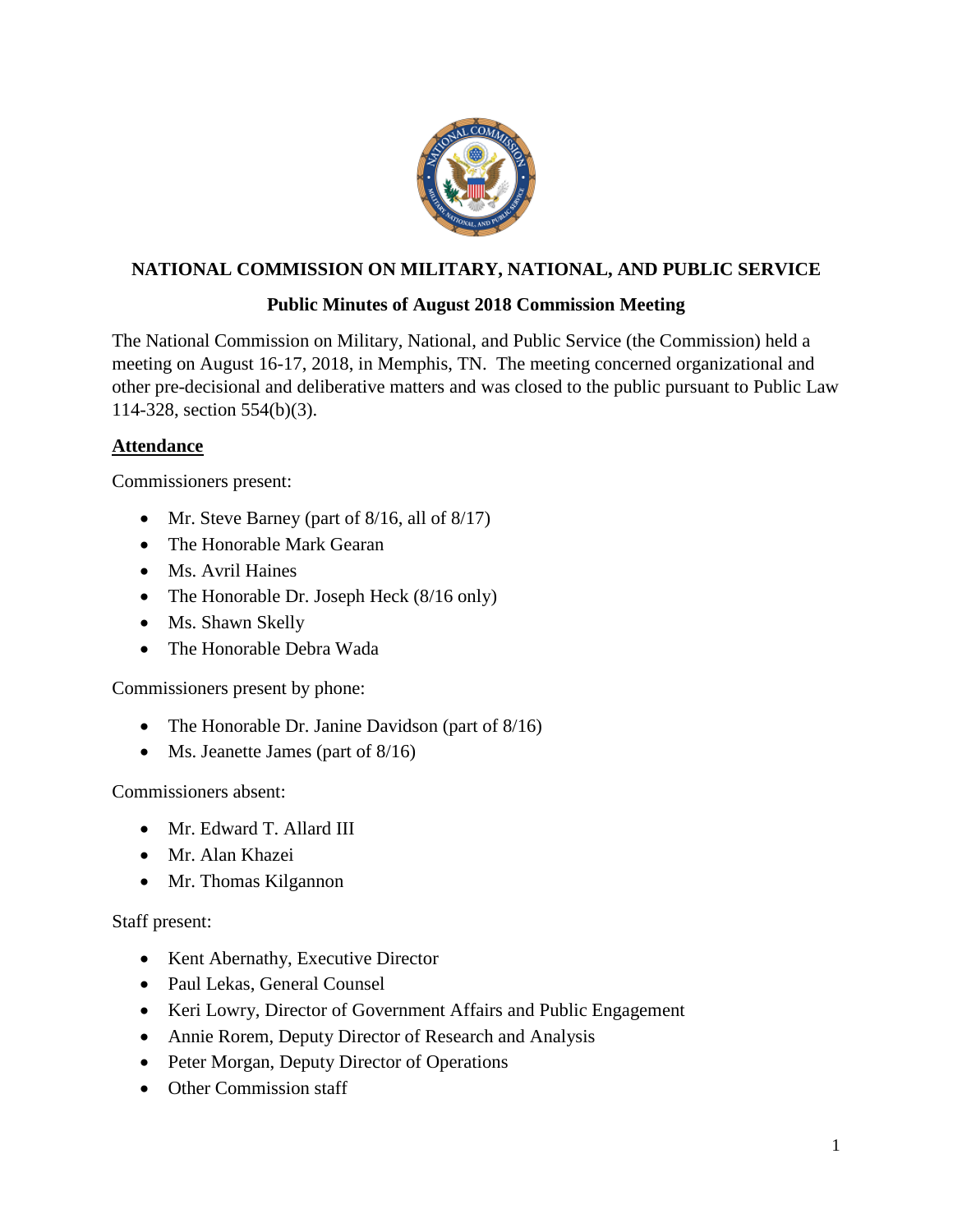### *August 16, 2018*

## **Business Meeting**

The Commission convened at 0735 CT to hold a business meeting. Present were Commissioners Heck, Gearan, Haines, Skelly, and Wada. Participating by phone were Commissioners Davidson and James. The Chairman moved to close this and other business meetings to occur on August 16-17 because pre-decisional and organizational matters would be deliberated. All Commissioners present agreed.

Chairman Heck then moved to approve minutes from the July 2018 Commission meeting. The Commission voted unanimously to approve the July 2018 minutes.

Ms. Rorem briefed the Commission on planning for meetings in October, November, and December, which would occur at the Commission's offices and be designed to provide time for Commissioner deliberation and briefings on substantive issues relevant to the Commission's mandate.

Ms. Rorem then briefed the Commission on the research team's review and analysis of public comments. She noted that the Commission had received over 1,300 comments through May 2018. Most of these arrived through the Commission's website and some were provided in direct response to the Federal Register solicitation.

Mr. Abernathy introduced new staff members to the Commission and noted that Mr. Barney would be joining the trip on August 17. Staff then briefed the Commission on the events scheduled for August 16 and 17.

# **Work Group Deliberations**

Thereafter, Commissioners met in Work Groups to deliberate issues concerning the matters within the scope of their respective Work Groups. Accounts of these sessions are set forth in internal memoranda for the record (MFRs).

#### **Outreach and Engagement Event**

At approximately 1000 CT, Commissioners departed for a meeting with local business and philanthropic leaders to discuss corporate and philanthropic efforts to encourage service to address the needs of Memphis and its residents. An account of this discussion is set forth in a separate MFR.

# **Business Meeting**

At approximately 1235 CT, Commissioners reconvened to continue their business meeting. Present were Commissioners Heck, Gearan, Haines, Skelly, and Wada.

Ms. Lowry briefed the Commission on the staff's engagement plan. She described the different facets of the engagement team: government affairs, to include congressional and federal, state, and local government officials; external affairs; and public affairs, to include strategic